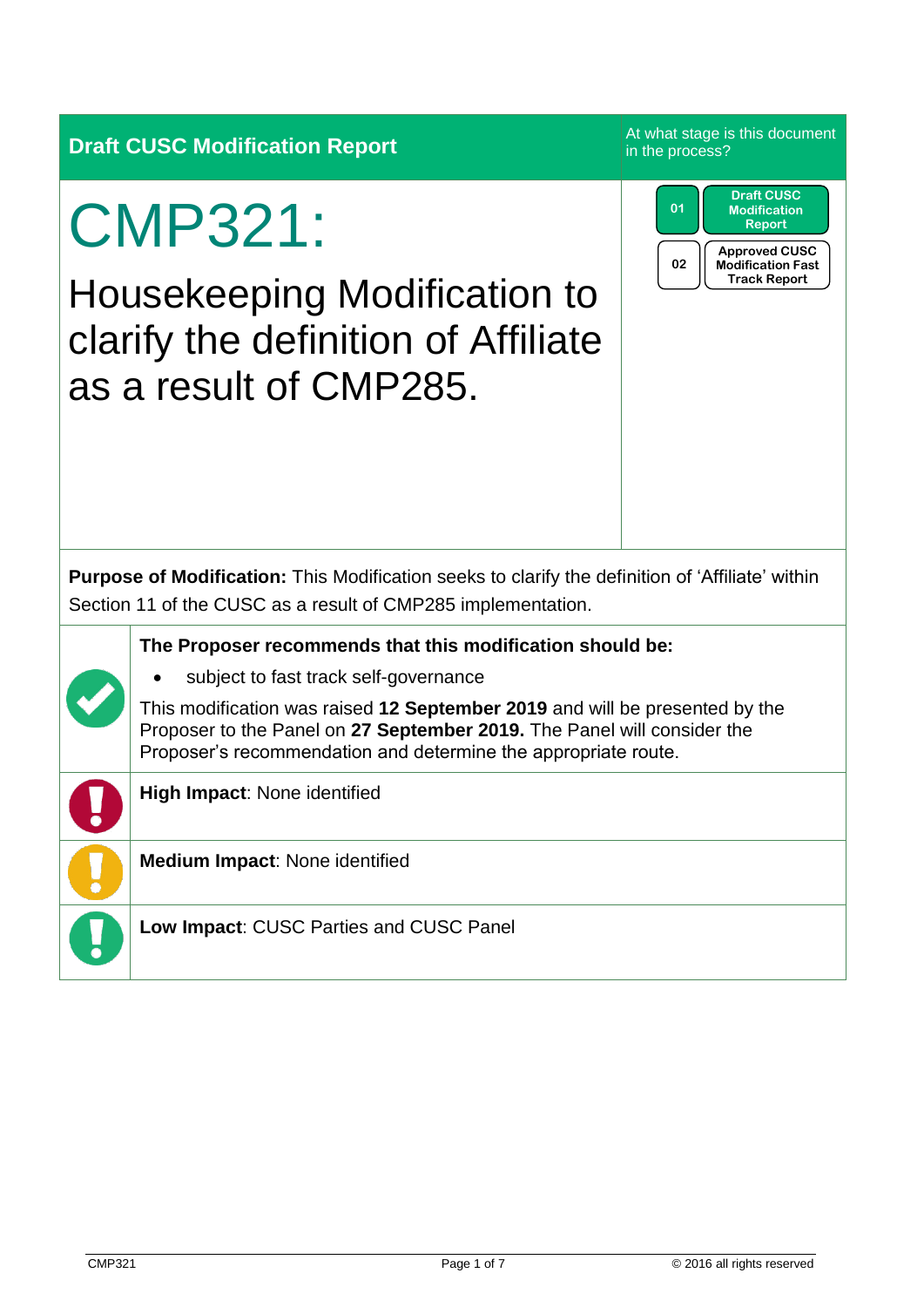#### **Any questions? Contents** Contact: **1 Summary 4 Ren Walker 2 Governance 4** [cusc.team@natio](mailto:cusc.team@nationalgrideso.com) **3 Why Change? 5** [nalgrideso.com](mailto:cusc.team@nationalgrideso.com) **4 Code Specific Matters 5**  $\int$ **5 Solution 5 Proposer: 6 Impacts & Other Considerations 6 Ren Walker 7 Relevant Objectives 6** 0 **8 Implementation 7** [Lurrentia.walker@nati](mailto:Lurrentia.walker@nationalgrideso.com) [onalgrideso.com](mailto:Lurrentia.walker@nationalgrideso.com) **9 Legal Text 7 07969 940 855 10 Recommendations 7 11 Annex 1 – Ofgem decision letter on CMP285 7**

### **Timetable**

| The Code Administrator recommends the following timetable:           |                      |  |  |
|----------------------------------------------------------------------|----------------------|--|--|
| Draft Fast Track Self- Governance Report issued to<br>the CUSC Panel | 19 September<br>2019 |  |  |
| Draft Fast Track Self-Governance Report presented<br>to Panel        | 27 September<br>2019 |  |  |
| <b>Modification Panel decision</b>                                   | 27 September<br>2019 |  |  |
| Appeals Window closes (15 Working Days)                              | 25 October 2019      |  |  |
| Decision implemented in CUSC                                         | 8 November 2019      |  |  |
|                                                                      |                      |  |  |

| <b>Proposer Details</b> |                                   |             |                            |  |  |  |
|-------------------------|-----------------------------------|-------------|----------------------------|--|--|--|
|                         | Details of Proposer:   Ren Walker |             |                            |  |  |  |
| CMP321                  |                                   | Page 2 of 7 | © 2016 all rights reserved |  |  |  |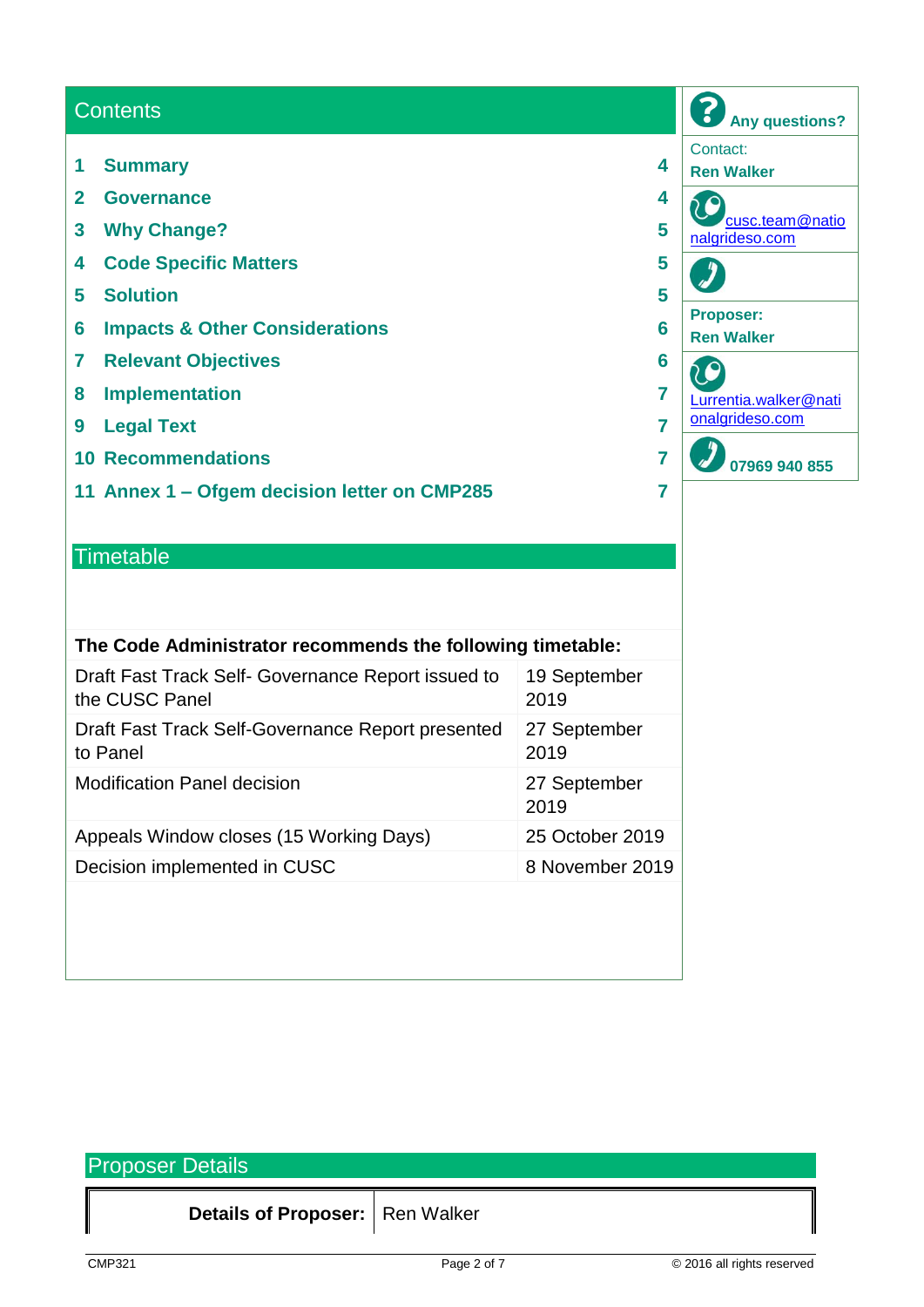| (Organisation Name)                                                       |                                                  |  |  |
|---------------------------------------------------------------------------|--------------------------------------------------|--|--|
| Capacity in which the CUSC<br>Modification Proposal is being<br>proposed: | <b>National Grid Electricity System Operator</b> |  |  |
| (i.e. CUSC Party, BSC Party or<br>"National Consumer Council")            |                                                  |  |  |
| <b>Details of Proposer's</b><br><b>Representative:</b>                    |                                                  |  |  |
| Name:                                                                     |                                                  |  |  |
| Organisation:                                                             |                                                  |  |  |
| Telephone Number:                                                         |                                                  |  |  |
| Email Address:                                                            |                                                  |  |  |
| <b>Details of Representative's</b><br>Alternate:                          |                                                  |  |  |
| Name:                                                                     |                                                  |  |  |
| Organisation:                                                             |                                                  |  |  |
| Telephone Number:                                                         |                                                  |  |  |
| Email Address:                                                            |                                                  |  |  |
| <b>Attachments (Yes/No): No</b>                                           |                                                  |  |  |
| If Yes, Title and No. of pages of each Attachment:                        |                                                  |  |  |

# Impact on Core Industry Documentation

| <b>BSC</b>       |  |
|------------------|--|
|                  |  |
| <b>Grid Code</b> |  |
| <b>STC</b>       |  |
| <b>Other</b>     |  |

This Modification Proposal has no impact on core Industry documentation.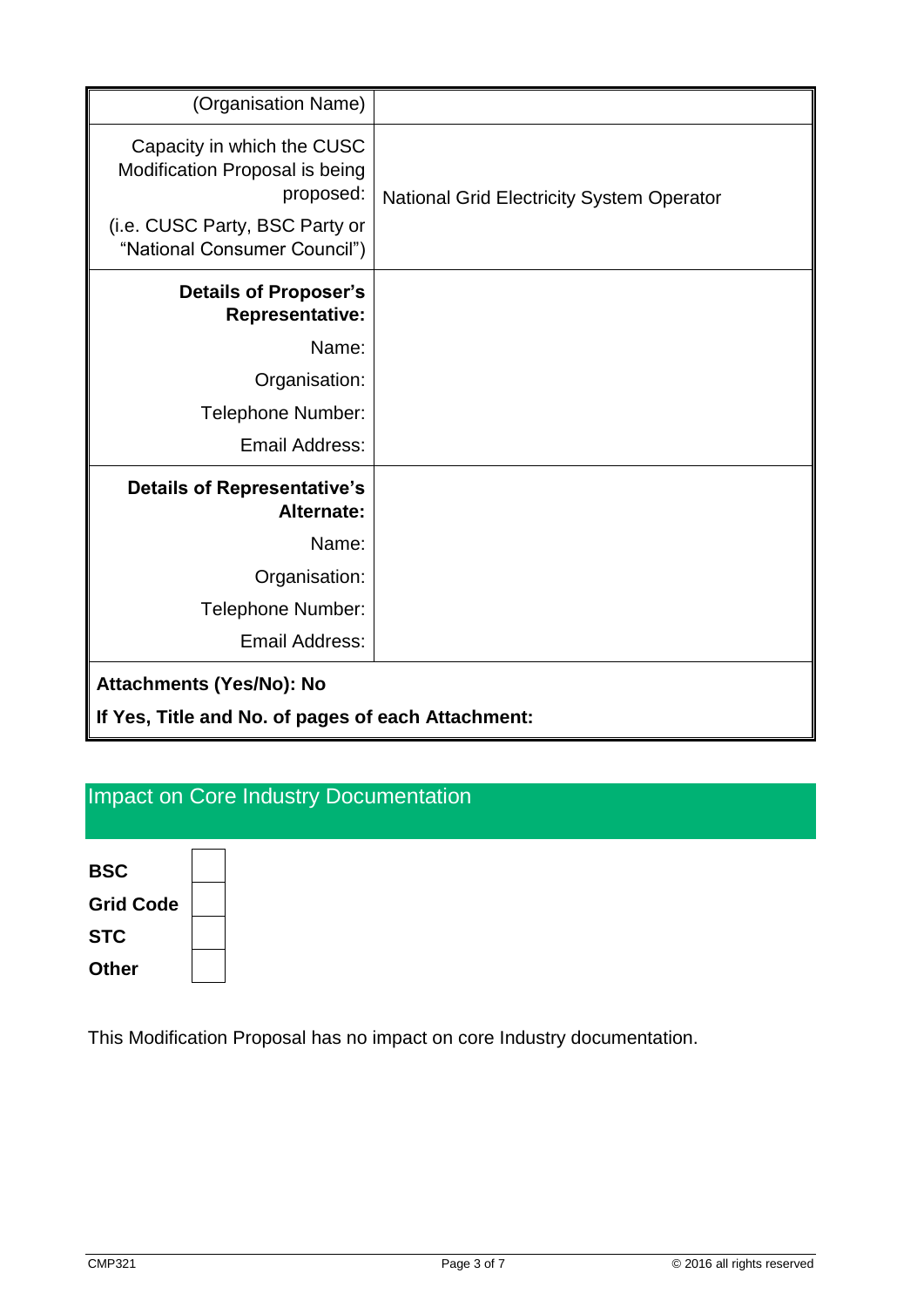#### **1 Summary**

#### **Defect**

The Authority, when making its decision to approve the implementation of CMP285 ' CUSC Governance Reform – Levelling the Playing Field', WACM1 – Grouping votes, alternates, and transparency proposals, noted that the definition of Affiliate in Section 11 (Interpretations and Definitions) of the CUSC needs to be modified to make it clear that it applies to Users for the purposes of the definition of Voting Group, as referred to in Annex 8A.

#### **What**

CMP285 'CUSC Governance Reform – Levelling the Playing Field' was raised to reform CUSC governance to enhance the independence and diversity of Panel members and ensure wider engagement from CUSC signatories. On the 4 July 2019, the Authority directed that CMP285 'CUSC Governance Reform – Levelling the Playing Field', WACM1 – Grouping votes, alternates, and transparency proposals, should be implemented on 5 July 2019 but noted that the definition of Affiliate needed clarifying using a Fast- Track Self-Governance Modification.

#### **Why**

Ofgem, in their CMP285 decision letter, directed that a Fast-Track Self-Governance Modification is raised to clarify the definition of Affiliate in Section 11 of the CUSC. The CMP285 decision letter can be found in Annex 1 of this document and via the following link:

[https://www.nationalgrideso.com/codes/connection-and-use-system-code](https://www.nationalgrideso.com/codes/connection-and-use-system-code-cusc/modifications/cusc-governance-reform-leveling-playing)[cusc/modifications/cusc-governance-reform-leveling-playing](https://www.nationalgrideso.com/codes/connection-and-use-system-code-cusc/modifications/cusc-governance-reform-leveling-playing)

#### **How**

It is proposed that a Fast Track Self-Governance Modification is raised to amend the definition of Affiliate in Section 11 'Interpretations and Definitions' of the CUSC.

#### **2 Governance**

#### **Justification for Fast Track Self-Governance**

The Proposer recommends that this Modification follows the Fast Track Self-Governance procedure as directed by the Authority in their decision letter as the changes meet the required criteria as the Modification is required as a result of factual change, including but not limited to:

iv) Updating out of date references to other documents or paragraphs.

The Self- Governance criteria is met as the modification is unlikely to discriminate between different classes of CUSC Parties and is unlikely to have a material effect on:

i) Existing or future electricity customers;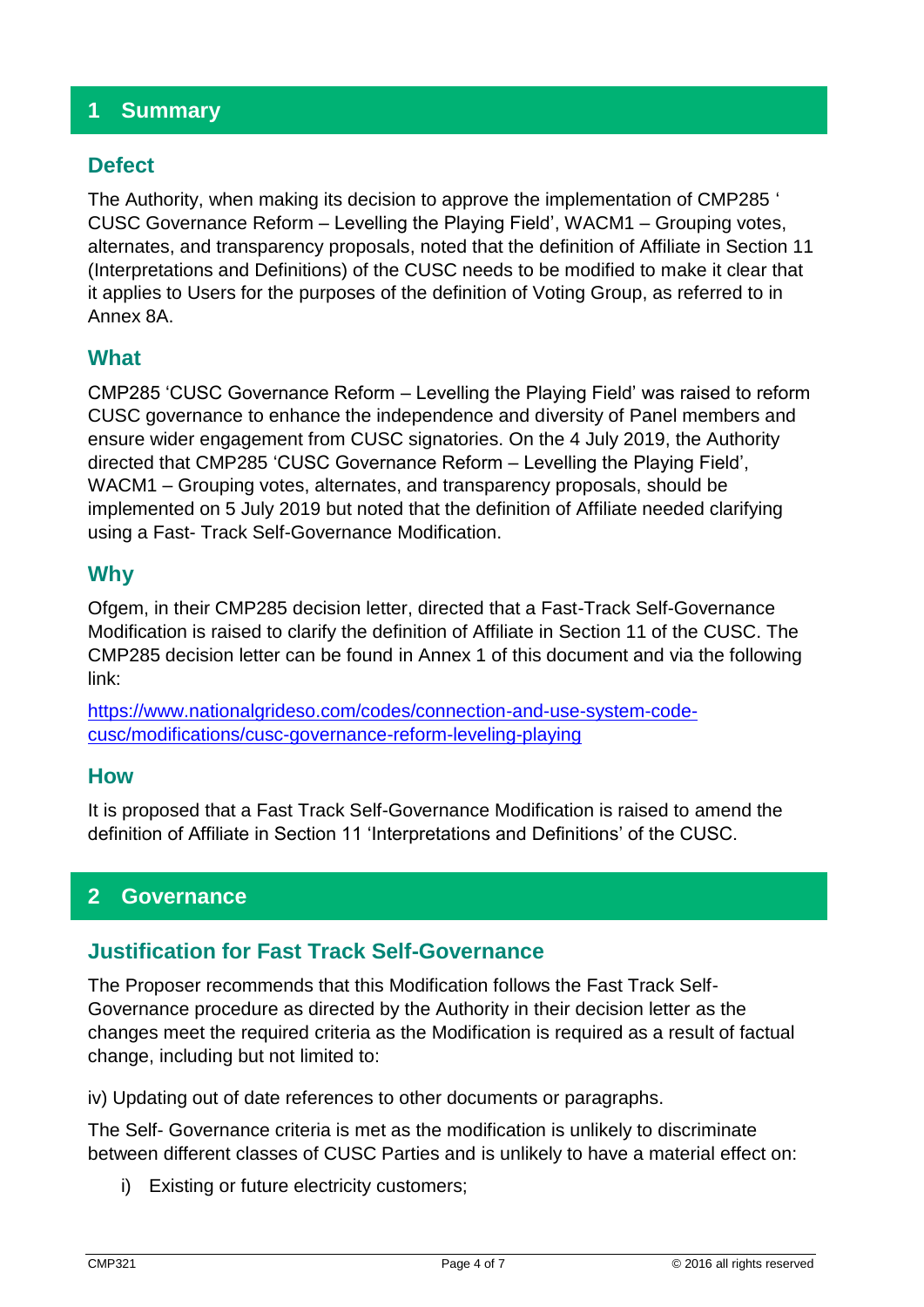- ii) Competition in the generation, distribution, or supply of electricity or any commercial activities connected with the generation, distribution or supply of electricity,
- iii) The operation of the National Electricity Transmission System
- iv) Matters relating to sustainable development, safety or security of supply, or the management of market or network emergencies
- v) The CUSC's governance procedures or the CUSC's modification procedures

For information, Fast Track Self- Governance – Guidance

- Rectify internal inconsistences
- Remove outdated (or redundant) information;
- Correct typographical errors in the CUSC; or
- Further development / detail existing processes or code arrangements (without introducing new requirements upon code parties which significantly impact business practices or systems).

#### **Requested Next Steps**

This modification should:

be subject to Fast Track self-governance

#### **3 Why Change?**

CMP321 will correctly reflect the changes required under CMP285 decision letter to Section 11 'Interpretations and Definitions' of the CUSC*.* 

#### **4 Code Specific Matters**

#### **Technical Skillsets**

Not required.

#### **Reference Documents**

Ofgem decision letter on CMP285 'Levelling the Playing Field – CUSC Governance Reform'<https://www.nationalgrideso.com/document/147216/download>

#### **5 Solution**

It is proposed that the definition of Affiliate in Section 11 of the CUSC is modified as directed in the CMP285 decision letter.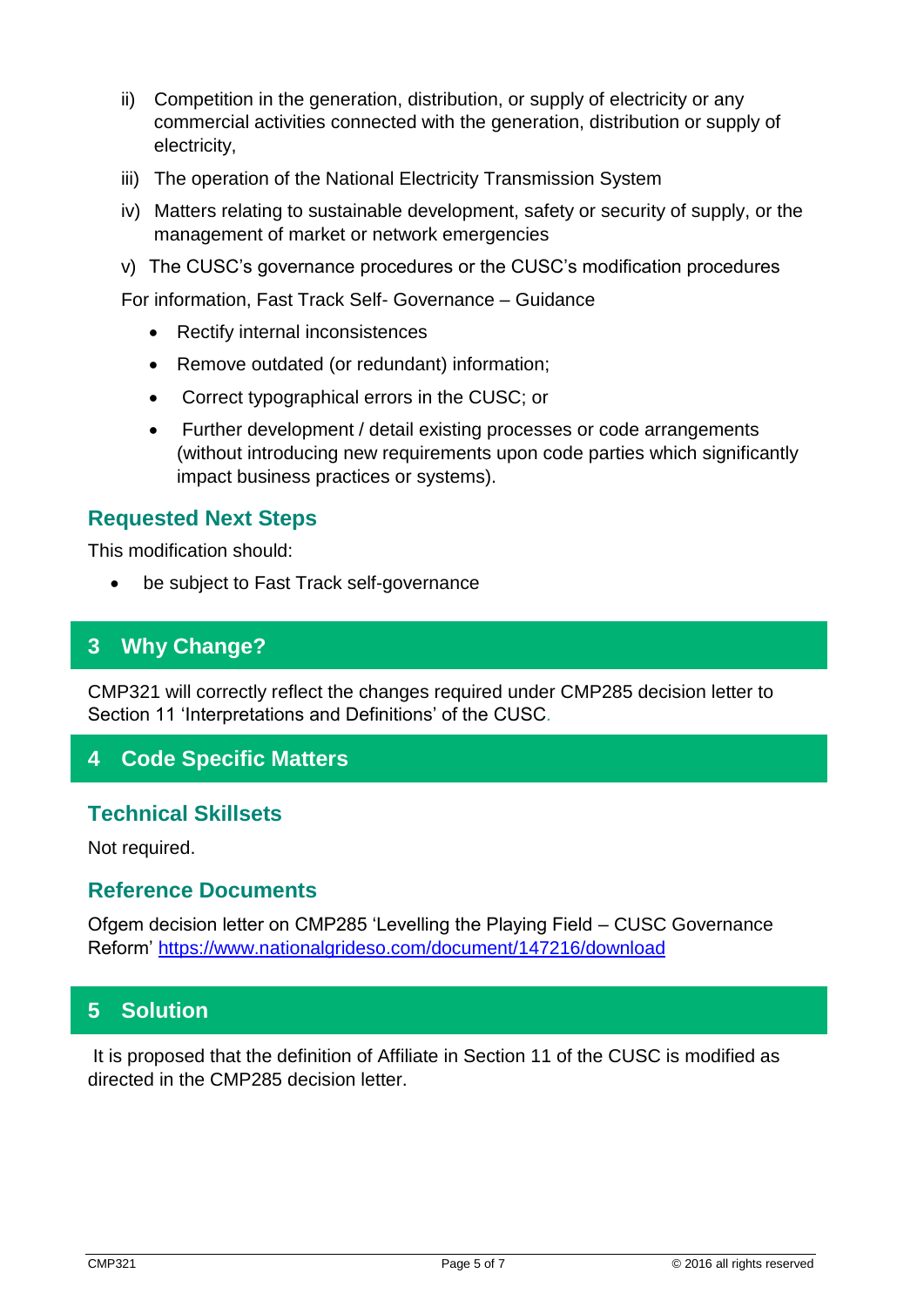#### **6 Impacts & Other Considerations**

#### **Does this modification impact a Significant Code Review (SCR) or other significant industry change projects, if so, how?**

This Modification has no impact on the Significant Code Review (SCR) or other significant industry change projects.

#### **Consumer Impacts**

This Modification has no material impact on consumers.

# **7 Relevant Objectives**

Impact of the modification on the Applicable CUSC Objectives (Standard):

| <b>Relevant Objective</b>                                                                                                                                                                                              | Identified impact |  |
|------------------------------------------------------------------------------------------------------------------------------------------------------------------------------------------------------------------------|-------------------|--|
| (a) The efficient discharge by the Licensee of the obligations<br>imposed on it by the Act and the Transmission Licence;                                                                                               | <b>None</b>       |  |
| (b) Facilitating effective competition in the generation and<br>supply of electricity, and (so far as consistent therewith)<br>facilitating such competition in the sale, distribution and<br>purchase of electricity; | <b>None</b>       |  |
| (c) Compliance with the Electricity Regulation and any<br>relevant legally binding decision of the European<br>Commission and/or the Agency *; and                                                                     | <b>None</b>       |  |
| (d) Promoting efficiency in the implementation and<br>administration of the CUSC arrangements.                                                                                                                         | Positive          |  |
| *Objective (c) refers specifically to European Regulation 2009/714/EC. Reference to the<br>Agency is to the Agency for the Cooperation of Energy Regulators (ACER).                                                    |                   |  |